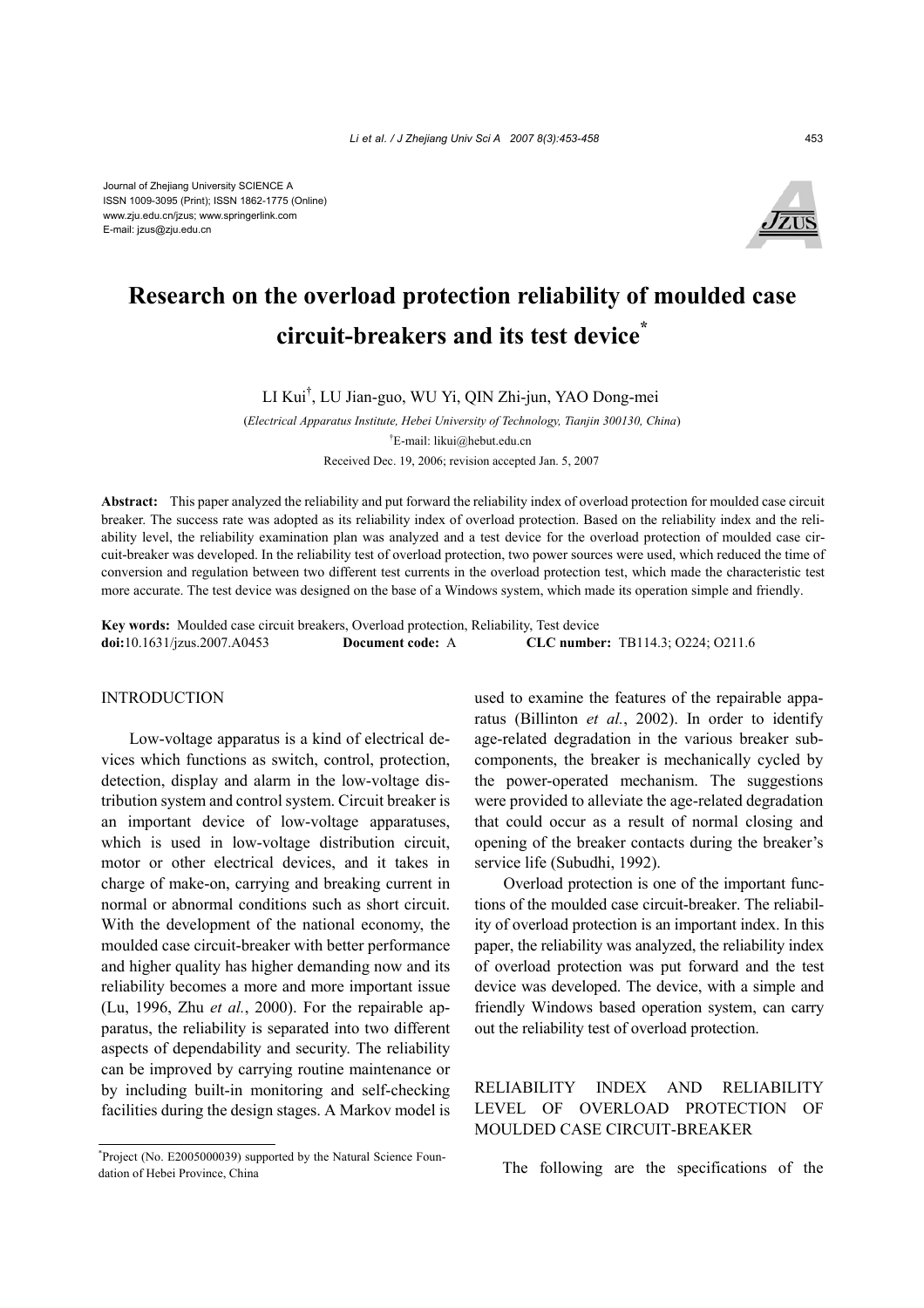moulded case circuit-breaker.

First, in normal load condition, the breaker should not mis-break to ensure that the electrical device and distribution circuit run normally.

Second, in overload condition, the breaker must not destruct the electrical device and distribution circuit. It means the breaker should not break the circuit to guarantee the continuous running of the electric device and distribution circuit during the short overload period, but should break the circuit to avoid the destruction of the electrical device and distribution circuit if the overload duration is over prescribed time.

Compared with the control relays and contactors which are operated frequently, the moulded case circuit-breaker has much more different characteristics. It is necessary to adopt the reliability examination method of the protected apparatus as the reliability examination method of the moulded case circuit-breaker.

The success rate is the probability of the product accomplishing the specified function under the specified conditions or the probability of success in the test under specified conditions. Either refuse-breaking or mis-breaking represents the breaker does not accomplish the specified function (Lu, 1996; Li *et al.*, 1997; Luo *et al.*, 1999). So the success rate is adopted as the reliability examination index of moulded case circuit-breaker.

For the overload protection of moulded case circuit-breaker, five levels of success rate are set according to the minimum success rate  $R_{\text{min}}$ . The levels and the value of the minimum success rate are shown in Table 1.

**Table 1 The level and minimum success rate of moulded case circuit breakers** 

| Name of success rate | $R_{\min}$ |
|----------------------|------------|
| Level A              | 0.98       |
| Level B              | 0.96       |
| Level C              | 0.94       |
| Level D              | 0.92       |
| Level E              | 0.90       |

## METHOD OF THE RELIABILITY TEST OF MOULDED CASE CIRCUIT-BREAKER

In practical work, we often put forward the reli-

ability for the moulded case circuit breaker and then examine whether the success rate reaches the requirement. To have a clear picture of a test, we should have an examination plan ready in advance, which refers to the sampling test of success rate. The relationship between the acceptance probability of success rate,  $L(R)$ , and the success rate, R, is shown in Fig.1.



**Fig.1 The OC curve of the sample plan of success rate**

From Fig.1 we know:

$$
\begin{cases}\nL(R_0) = 1 - \alpha, \\
L(R_1) = \beta,\n\end{cases} \tag{1}
$$

where  $R_0$  is the acceptable success rate,  $R_1$  is the unacceptable success rate,  $\alpha$  is the producer's risk rate, and *β* is the user's risk rate.

The sample plan, which is determined by parameters  $R_0$ ,  $R_1$ ,  $\alpha$  and  $\beta$ , is a four parameters sample plan. The sample plan, which is determined only by parameters  $R_1$  and  $\beta$ , is a two parameters sample plan. The four parameters sample plan is determined by  $Eq.(2):$ 

$$
\begin{cases} \sum_{k=0}^{4} C_n^r R_0^{n-k} (1 - R_0)^k = 1 - \alpha, \\ \sum_{k=0}^{4} C_n^r R_1^{n-k} (1 - R_1)^k = \beta. \end{cases}
$$
 (2)

where  $A_c$  is the number of acceptance, *n* is the total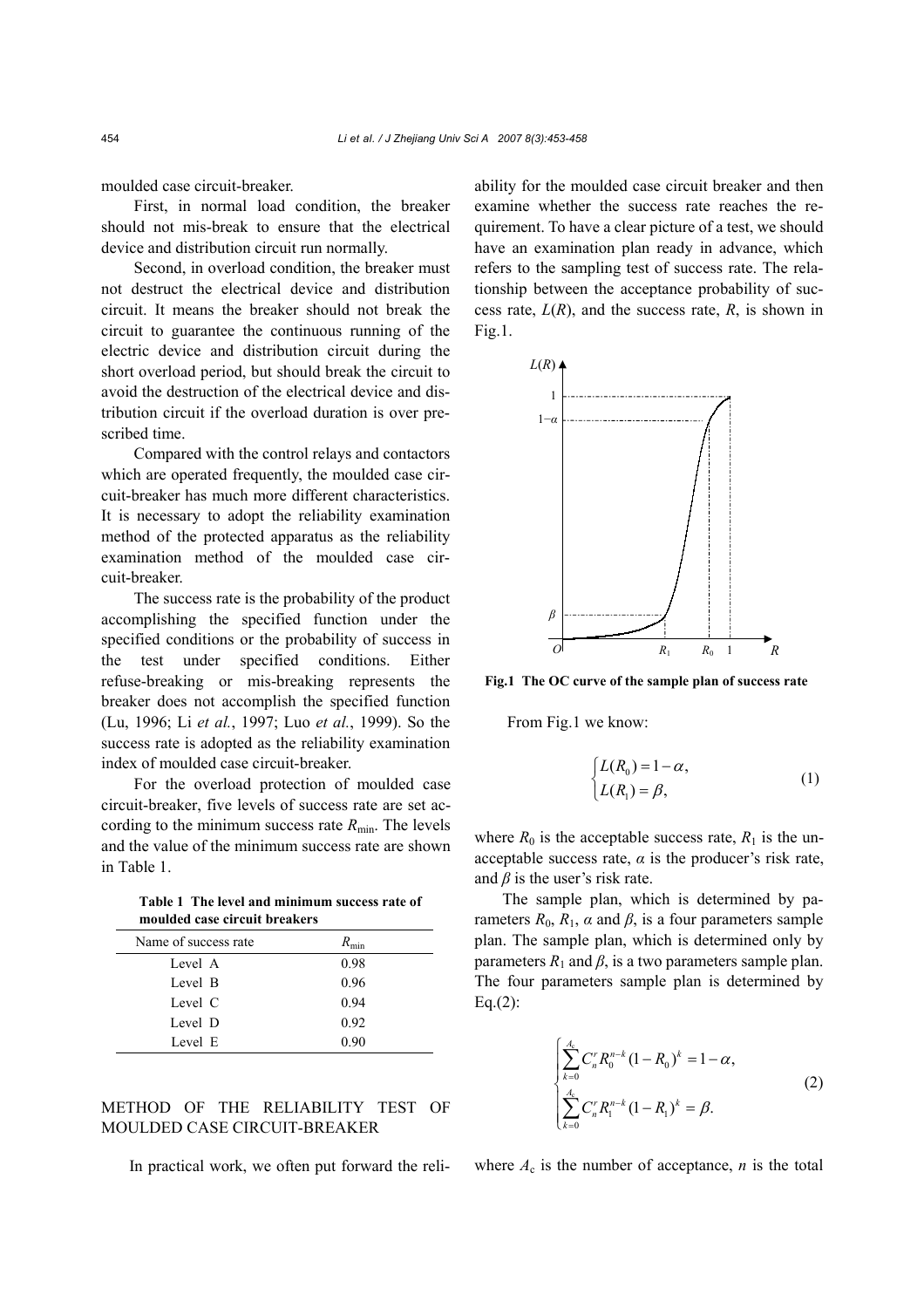number of samples or the total times of tests.

The two parameters sample plan is determined by Eq.(3):

$$
\sum_{k=0}^{A_{\rm c}} C_n^r R_1^{n-k} (1 - R_1)^k = \beta \,. \tag{3}
$$

Since there are two unknown numbers in Eq.(3), it has infinite sample plans. Commonly we firstly decide the value of  $A_c$ , and then figure out the number of samples or the total times of test.

The sampling method of success rate, which adopts four parameters, can determine the compliance test plan of success rate. However, the minimum success rate of products cannot be below a certain value when the levels of success rate are determined. So the examination plan determined by four parameters is not suitable for the compliance test plan of success rate. The sample plan determined by two parameters,  $R_{\text{min}}$ ,  $\beta$ , can denote the purpose of examining the levels of success rate. The plan guarantees the minimum success rate. The compliance test plan of success rate can be determined by Eq.(4):

$$
1 - \sum_{k=0}^{A_c} C_n^r R_{\min}^{n-k} (1 - R_{\min})^k = 1 - \beta, \tag{4}
$$

where 1−*β*, confidence, generally is 0.9.

The sample plan determined by Eq.(4) is shown in Table 2.

**Table 2 Sample compliance test plan of success rate (***β***=0.1)**

| Levels of    | Accumulation times |     |     |     |      |     |  |
|--------------|--------------------|-----|-----|-----|------|-----|--|
| success rate | $A_c=0$            |     |     |     |      |     |  |
| Level A      | 114                | 194 | 265 | 333 | 398  | 462 |  |
| Level B      | 57                 | 96  | 132 | 166 | 198  | 230 |  |
| Level C      | 38                 | 64  | 88  | 110 | 132. | 153 |  |
| Level D      | 28                 | 48  | 65  | 82  | 98   | 114 |  |
| Level E      | つつ                 | 38  | 52  | 65  | 78   | 91  |  |

METHOD OF THE RELIABILITY TEST OF MOULDED CASE CIRCUIT-BREAKER AND THE TEST DEVICE

## **Method of the reliability test of moulded case circuit-breaker and the major functions of the test device**

Based on the characteristics of the overload pro-

tection, we classify the overload protection tests into the following three groups:

(1) The cold state test. The overload characteristic test begins when the breakers are in the cold state.

(2) The hot state test. The overload characteristic test begins when the breakers are in the hot state.

(3) The returnable characteristic test, which is testing the returnable characteristic of the moulded case circuit-breaker.

In the reliability test of moulded case circuit-break, the test in different overload should be done. Based on the above method, all kinds of reliability tests can be accomplished conveniently. According to the test procedure, we classify the tests into test section and test cycle. One test cycle includes one or more test sections and one test section includes two test currents. The two test currents can be generated by different power sources and one of the test currents can be set zero. In the reliability test, the number of sections in the test cycle and the value of test currents in the test section are determined by the reliability examination of circuit-breaker and the number of the test cycles is determined by the reliability level and the examination plan.

For the breakers without auto open-close operation, the test mode is set as manual mode. In the manual mode, when a section is over, the next section will not start until the operator enters the instruction.

The major functions of the overload protection reliability test device of moulded case circuit-breaker are shown below:

(1) The user can set parameters through its man-machine interface;

(2) Three test samples can be tested simultaneously;

(3) The test device can monitor the test procedure and regulate the test current automatically;

(4) The device can accomplish the whole test automatically including the overload test with 1.05Ie, the overload test with 1.3Ie and the returnable overload characteristic test with 3.0Ie or other current;

(5) The device can record the test results automatically and print the test data.

#### **Hardware design of the test device**

1. Circuit of computer control

The operation of the test device is controlled by computer. Its principle diagram is shown in Fig.2.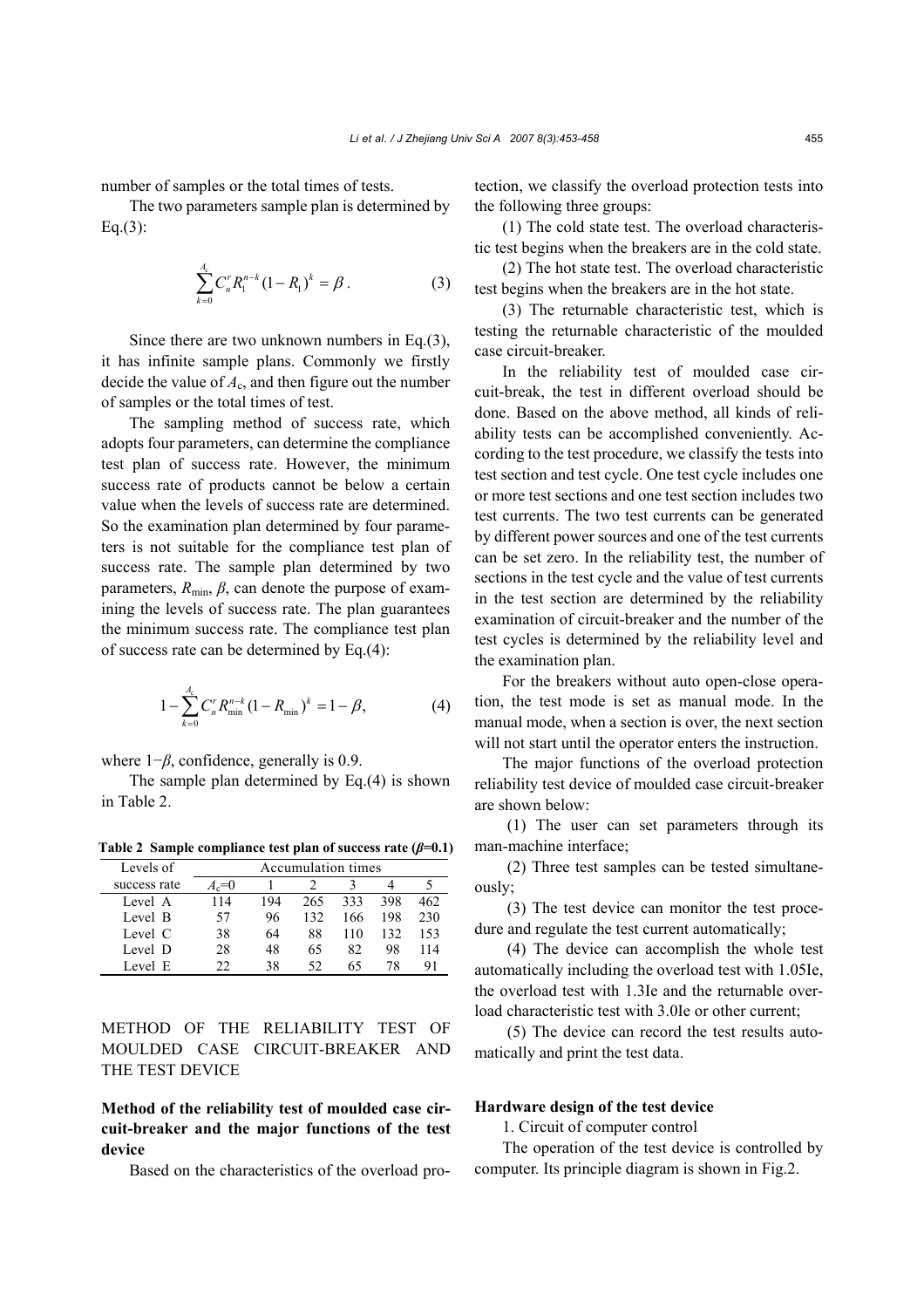

**Fig.2 The circuit diagram of computer control**

Two sets of power sources are available with the output currents of 0~250 A and 0~750 A respectively. The power sources are used in the test of overload protection characteristic and the test of overload protection reliability. The overload test with 1.3Ie should be done in the hot state. That means the overload test with 1.05Ie should be done first and the test samples do not open, then the overload test with 1.3Ie will be followed. By using the two power sources, the time of conversion and regulation between two different test currents is reduced. This makes the characteristic test more accurate. Meanwhile the returnable overload characteristic test with 3.0Ie can be done.

Because the test current circuit is interrupted after the moulded case circuit-breaker opens, in normal condition one set of power source can only be used for testing one sample. However, the test of overload protection characteristic takes about 2 to 4 h so it will take a very long time to complete a test, which includes several test samples. In order to accelerate the test and obtain more reliability test data, we designed the test device, which tests several samples simultaneously. The method is connecting several samples in series and doing the test at the same time. When a sample opens, the circuit connects to the balance circuit and the test of other samples continues. The resistance of the balance circuit is similar to the internal resistance of the sample. The computer is used to stabilize the current automatically to minimize the current variation and shorten the variation time duration. Our test circuit can handle three samples at the same time and even more after extension. It resolves the experimental error resulting from the current interruption and variation, because it is not at the same time that the samples open.

2. Circuit of current regulation

The rated current of moulded case circuit-breaker varies from 10 A to 225 A so the variation of the current is large in the overload protection test. In order to ensure the accuracy of control and examination, we classify the currents into four ranges according to the magnitude of currents. Those are 0 to 25 A, 0 to 75 A, 0 to 250 A, 0 to 750 A. The circuit of current regulation is shown in Fig.3.



**Fig.3 The circuit of current regulation**

The circuit of current regulation is composed of 22 contactors and 20 solid-state relays. Two of the contactors are used to switch the current source circuit, which is used in the overload tests with 1.05Ie, 1.3Ie and 3.0Ie. Twelve of the contactors are used to switch the balance circuit. Four of the contactors are used to select the current inductors. The others are used for the auxiliary control. It can test one to three samples simultaneously.

3. Detect circuit of the contactor of breaker

The major function of the detect circuit is judging the status of the auxiliary contactor and the main contactor of moulded case circuit-breaker. That means to judge the status of moulded case circuit-breakers in the test current. The circuit sends the signal to the industrial computer through photoelectric isolation.

#### **Software design of the overload protection test**

1. Problems of software designing in windows system

(1) Real-time requirement

The construction of hardware provides the functions of device with necessary means and possibility but the implementation of the whole function and the reliable operation mainly depend on the software. The software of the overload protection characteristic test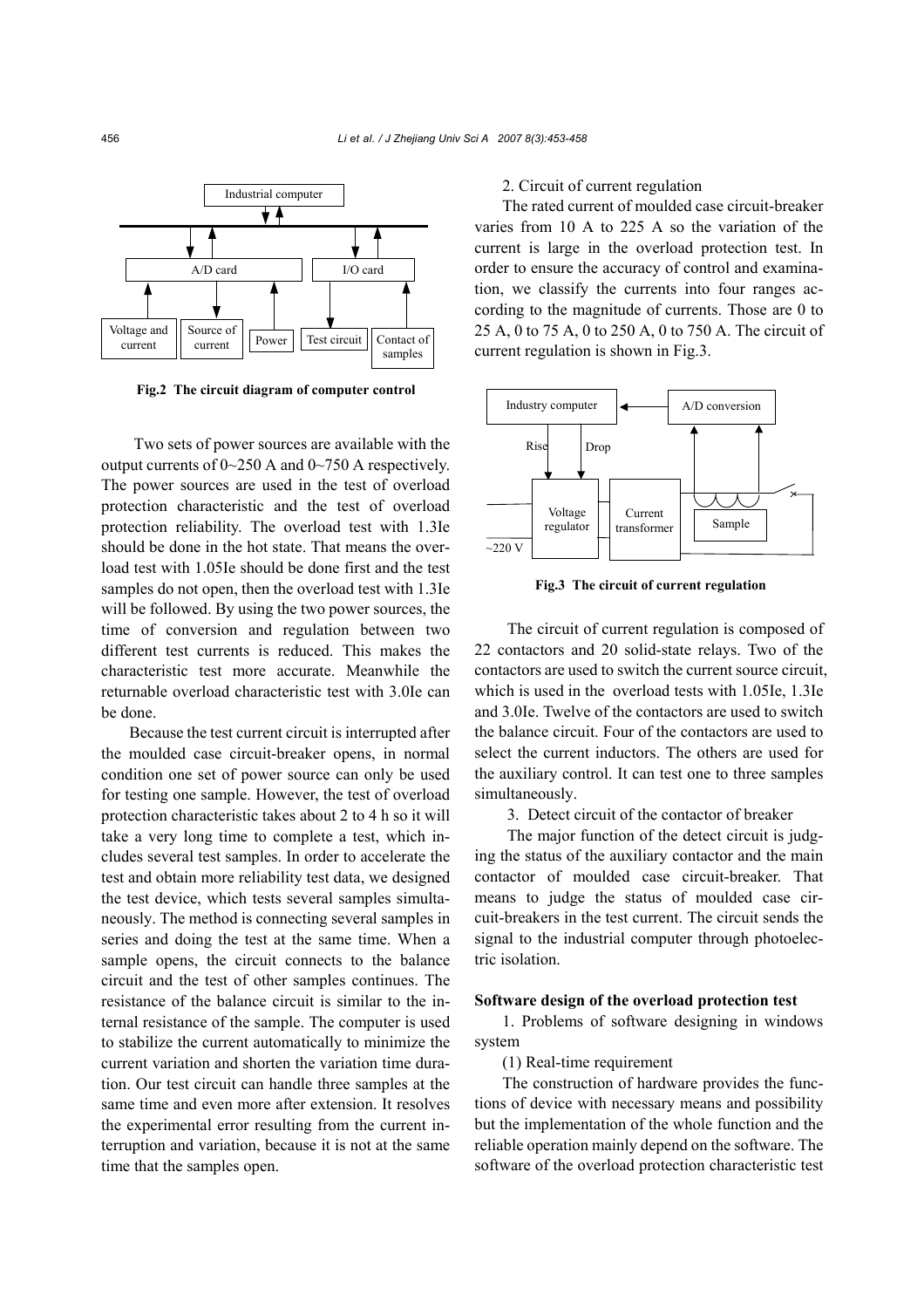device is developed by using Visual C++ 6.0 on Windows 2000 system. As an advanced language, the VC provides the interface commands that connect the hardware.

Unlike the common utility program in Windows, the realtime requirement is much higher for the overload protection characteristic test of moulded case circuit-breaker. The timing accuracy must be considered to meet the requirement. In order to guarantee the realtime control, the hardware delay and the software delay are adopted. The hardware delay is adopted when the delay time is short and the delay accuracy is high. Reversely the software delay is adopted when the delay time is long and the delay accuracy is not high.

(2) Single instance program running

In the Windows system, one program can run multiple times at the same time. In the overload protection reliability test of moulded case circuit-breaker, the data is acquired by interrupt mode, so it occupies the computer system's hardware and external hardware. The program will not run normally if the program is running repeatedly. In order to avoid mis-operation, the multiple instances running at the same time are banned.

(3) Modularized design

In order to make the operation more convenient, many functional designs are used in developing the software of the overload protection characteristic test. Some of these functions are similar so the software adopts modularized design. Thus not only repeatedly using of the module and software debugging is convenient but also the test runs more reliable. The software has good man-machine interaction interface and the operation of the test device is convenient.

2. The test software design

The software of the overload protection reliability test mainly includes four modules: test running, data display, data access and parameter setting.

The module of test running is the key part of software. It is in charge of the whole test running and data acquiring. It mainly includes the module of single test, the module of cycle test and the module of current regulating and stabilizing.

The data display is used to check the test results so the user can find out the test status of every sample.

In the module of data access, the test results can be saved in different location as other files for users'

use later on. When a new test starts, the former test data should be saved. The former data file also can be loaded to the computer so that the user can view or print them.

The module of test parameter setting is used to change and set the test parameters. The user can change and set the test parameters according to the test parameters of different samples.

The interface of parameter setting is shown in Fig.4.

| <b>BEARING CONTRACT</b>            |                              |                               |                                  |                     |
|------------------------------------|------------------------------|-------------------------------|----------------------------------|---------------------|
| Rated current(A): 25               | <b>Conversion time(sec):</b> | 0.01                          | Allowed number of break/close: 5 |                     |
| DZS<br>Type:                       | Number of test cycle:        | п                             | Time of break/close(sec):<br>1s  |                     |
| Cycled number: 0                   | Allowed fault number:        | к                             | Number of test section:<br>h     |                     |
| Cold time[min]: 6                  |                              |                               |                                  |                     |
| Mode of test cycle<br>G Automation | $C$ HM                       | <b>Alarm</b><br>F End of test | $\Gamma$ End of section          | е<br>State of fault |
| Auxiliary contact                  |                              | <b>Test object</b>            |                                  |                     |
| $\Gamma$ NO                        | $\sqsubset$ NC               | P Object 1                    | $\nabla$ Object 2                | $\nabla$ Object 3   |
|                                    | 0K                           |                               | Cancel                           |                     |

**Fig.4 Interface of parameter setting**

### **CONCLUSION**

In this paper we research the overload protection reliability of the moulded case circuit-breaker and develop the reliability test device. The conclusions are shown below:

(1) The reliability index is put forward.

We adopt the success rate as the reliability index of the overload protection of moulded case circuit-breaker. The mis-break and refuse-break can be examined by the success rate.

(2) The reliability level and examination plan of the overload protection is determined.

We classify the reliability level of the overload protection of the moulded case circuit-breaker into five levels A~E. The examination plan is determined by the two parameters sample plan.

(3) In order to make the test convenient, the overload protection tests are classified.

We classify the overload protection of moulded case circuit-breaker into three classes: the cold state test, the hot state test and the returnable characteristic test. For the first time the test is divided into test section and test cycle according to the different test procedure. One test cycle includes one or more test